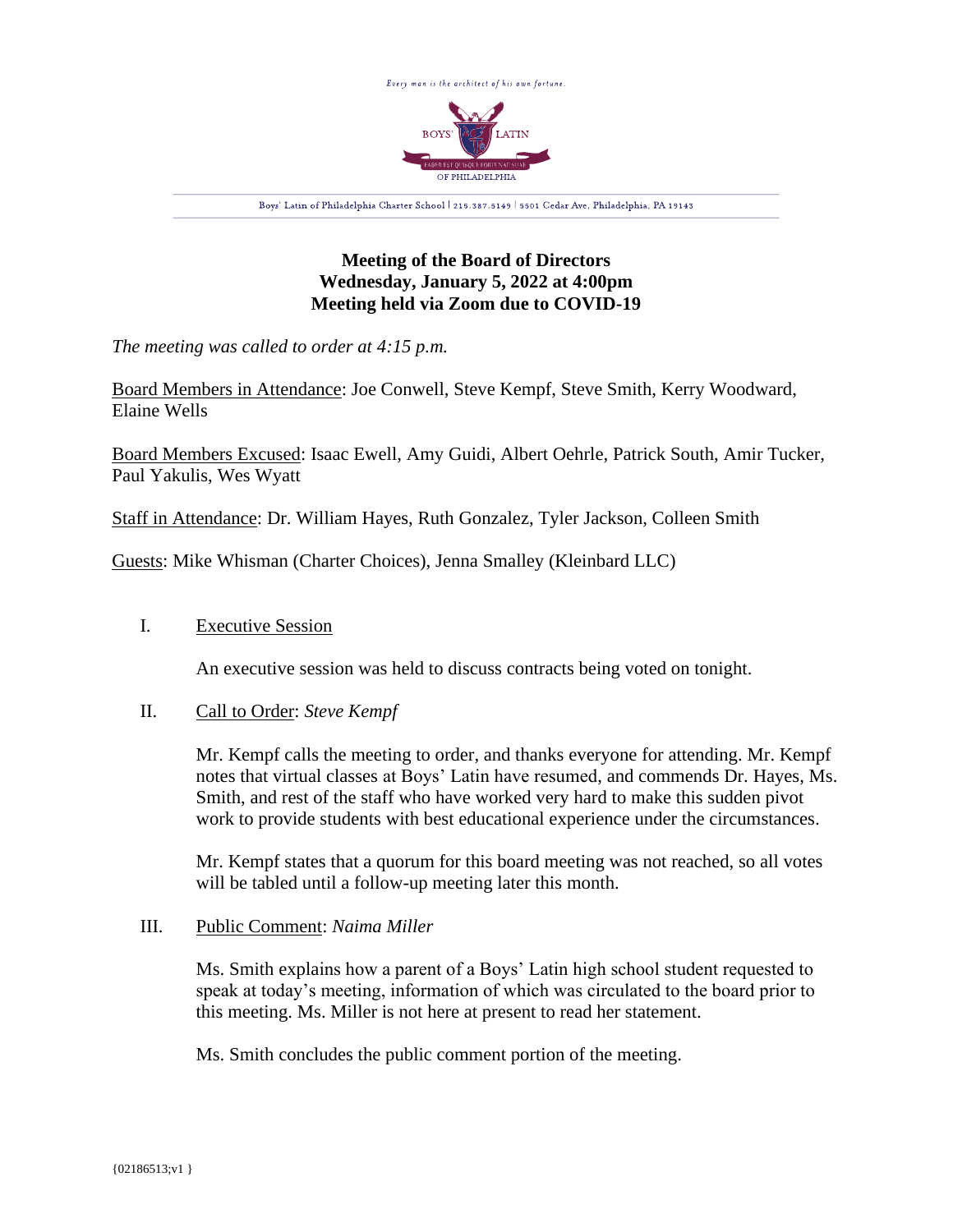### IV. Interim CEO Report: *Dr. William Hayes*

Dr. Hayes begins with an update on the National Clearinghouse Data that came in during the break, which details the percentage of students enrolled in college in the fall immediately after high school. Dr. Hayes highlights a decline after 2017 but an increase in 2021 for all institutions, as more students have been attending two-year institutions since 2020 whereas four-year institution attendance went down.

For the Boys' Latin Class of 2014 (consisting of 102 overall students), 68 students entered 4-year institutions (with 29 percent completing a degree) and 19 students entered 2-year institutions (with 21 percent completing a degree). For the Boys' Latin Class of 2015 (consisting of 100 overall students), 71 students entered 4-year institutions (with 30 percent completing a degree) and 16 students entered 2-year institutions (with 43 percent completing a degree)

Dr. Hayes states that Boys' Latin is successful at sending students to college. The school needs to investigate why students are leaving these institutions in their later college years.

There is a discussion on college enrollment numbers and how it compares to other charter schools and the School District, and how Boys' Latin can improve their numbers.

Dr. Hayes explains that Boys' Latin is above the national average for African American students in freshman and sophomore year of college. Dr. Hayes notes that work needs to be done to investigate what happens during students' junior and senior college years to help prepare them better. Boys' Latin has taken steps to comply with its mission to help prepare students for college and beyond by creating the alumni affairs coordinator position, where students can reach out to get assistance. Dr. Hayes describes next steps being to have a conversation about where students are attending college, and how they were successful as they matriculate. Boys' Latin wants to help better prepare seniors for the path they take post-high school. Dr. Hayes explains that students are persisting better at in-state schools, so Boys' Latin could create an opportunity to develop dual-partnerships so students can get college credits earlier on.

Dr. Hayes pivots to the covid-19 update at Boys' Latin, as the school made the decision to go virtual until January 18, 2022. Dr. Hayes explains how the school saw a large uptick in covid-19 cases from September to December 2021, and specifically between November and December. Dr. Hayes emphasizes how vaccination is the best way to reduce student absences, and Boys' Latin is severely behind as average vaccination rates at the middle school are 14 percent, 33 percent at the high school, and 70 percent of the staff is fully vaccinated. Dr. Hayes notes that Boys' Latin is in the lowest percentage of zip codes for vaccination rates in the city.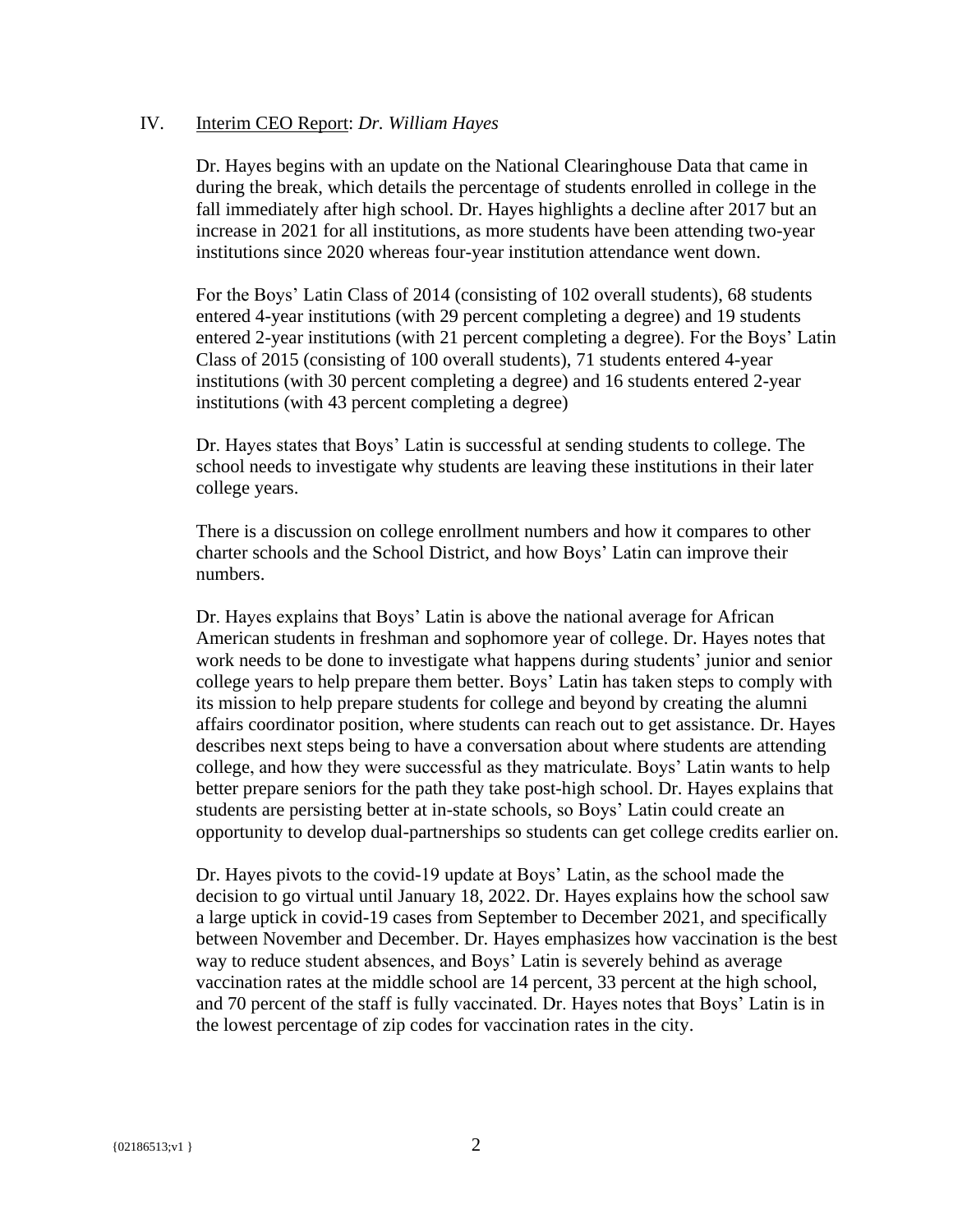Dr. Hayes explains how next steps will be to push forward an effort to increase the number of students and staff who are fully vaccinated, stress the benefits of the vaccine to the community, and seek support in hosting a school-based vaccination clinic. Boys' Latin is switching to a nest testing service, Operation Expanded Testing, to allow for identification of specific positive cases within a pooled sample. The school will review the budget to allow for purchase of K95 or N95 masks. Dr. Hayes commends Ms. Smith for her work in switching to a new testing service.

There is a discussion about in-school vaccination student obstacles, and additional strategies to encourage vaccinations.

There is also a discussion on why families are hesitant to get vaccinated. Ms. Wells notes that there is a level of mistrust and vaccine information should be delivered by someone who is known and representative of the community.

Ms. Smith then updates the board on Boys' Latin's Health and Safety Plan. As background, the American Rescue Plan Act requires each local education agency that received ESSER funding to make that information publicly available on their website. Boys' Latin's Health and Safety Plan serves as the school's local guidelines for all instructional and non-instructional school activities during the period of the school's ESSER grant.

Ms. Smith explains that the school's plan was originally approved by the board on July 27, 2021, submitted to Pennsylvania's Department of Education, and shared with the public via the school's website. A vote on this plan will be tabled until the next board meeting.

Dr. Hayes and Ms. Smith conclude their presentations.

### V. Board Committee Reports

### a. Parent Liaison Report: *Elaine Wells*

Ms. Wells states that she will have an update at the next board meeting.

#### b. Finance: *Kerry Woodward*

Ms. Woodward begins with an audit update as the finance committee will bring a resolution around finalizing the 2021 audit. The finance committee submitted a round of comments to the auditor, who provided comments, and the committee then adopted the audit. Turning to the November 2021 Financial Statements, Ms. Woodward explains how as of November 30 Boys' Latin has \$3.4 million of cash of hand, and \$4.4 million of current assets. The school has 85 days of cash on hand and is in strong shape despite a substantial decrease due to capital projects. Ms. Woodward notes that due to changes in enrollment and revenue-side adjustments there are projected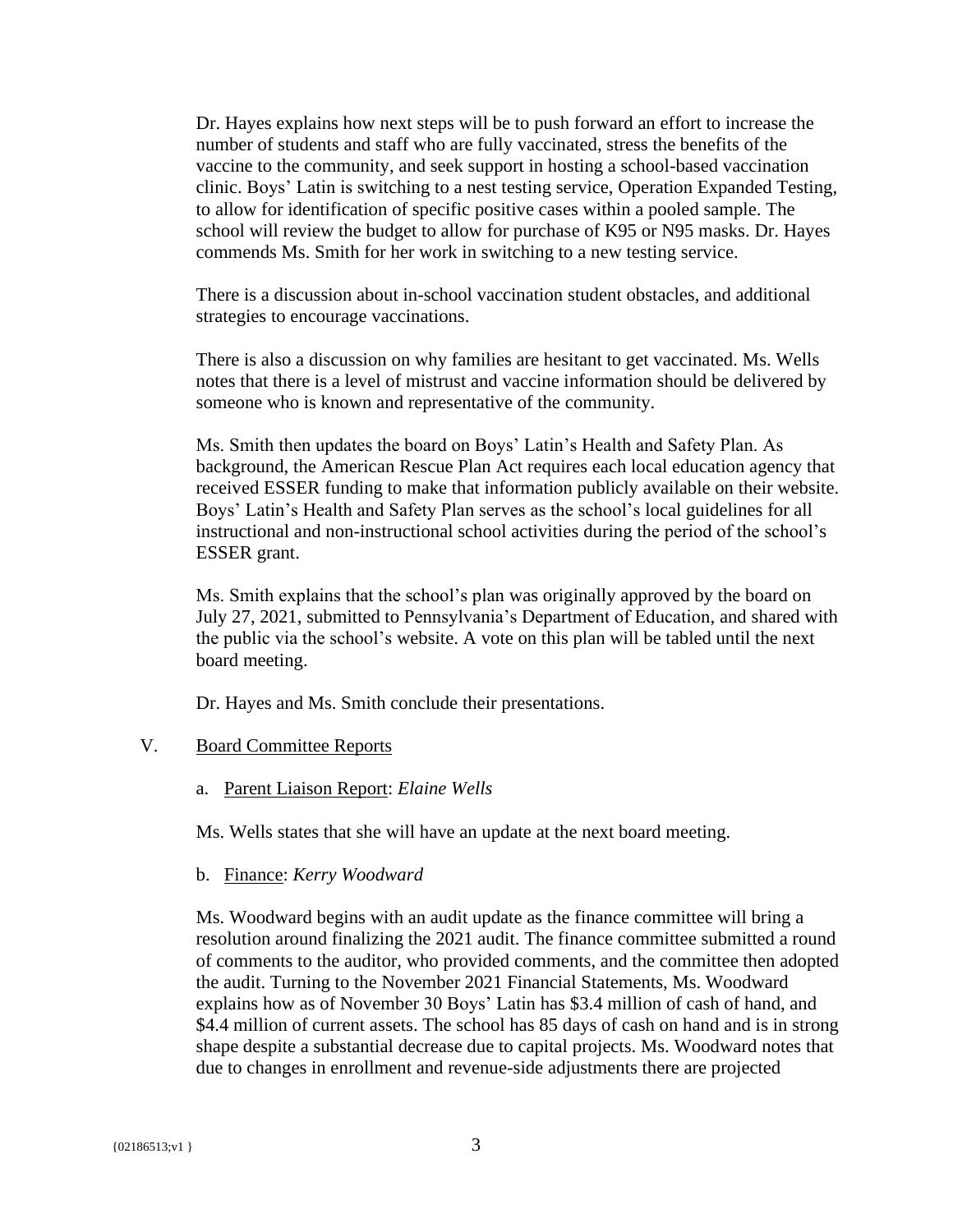deviations from the budget. The finance committee will look at projections and assess the school's ability to take on additional financing for facilities projects.

All votes related to finance will be tabled until the next board meeting.

Ms. Woodward concludes her presentation.

## c. Development: *Tyler Jackson*

Mr. Jackson begins by wishing the board a happy new year. Mr. Jackson explains that as of December 21, Boys' Latin raised \$875,000 in cash and commitments, with \$332,000 from EITC and \$118,000 from individual giving. The development committee hopes to see more donations coming in with the annual appeal and upcoming event as the appeal exceeded expectations for donations received. On December 10, Boys' Latin sent out a report to highlight events at the school: Dare to Imagine Church donated \$2,000 to the school, and Pastor Jackson will give \$1,000 to any student who attends his alma mater.

Mr. Jackson announces that the annual event will take place on April 28, 2022 at Merion Golf Club from 6-9:00 p.m. There will be a Renaissance theme this year. Mr. Jackson asks for full board support to help make this event a success, which will be a good story to tell coming out of the pandemic. Mr. South with chair the event and the save-the-date will go out mid-January. The development committee is looking forward to bringing in more donations for the school.

Mr. Jackson concludes his presentation.

d. Facilities: *Joe Conwell*

Mr. Conwell begins with an update that the facilities committee was scheduled to hold an off-site planning meeting which had to be postponed. The facilities committee will have a report on that delayed meeting at the next board meeting.

Mr. Conwell concludes his presentation.

e. Education: *Steve Kempf*

Mr. Kempf explains that the education committee did not meet over the holidays, and a report will be provided at the next board meeting.

Mr. Kempf thanks those attended, and the board will decide another time to convene to vote on the resolutions from today. Mr. Kempf thanks for the board for their engagement.